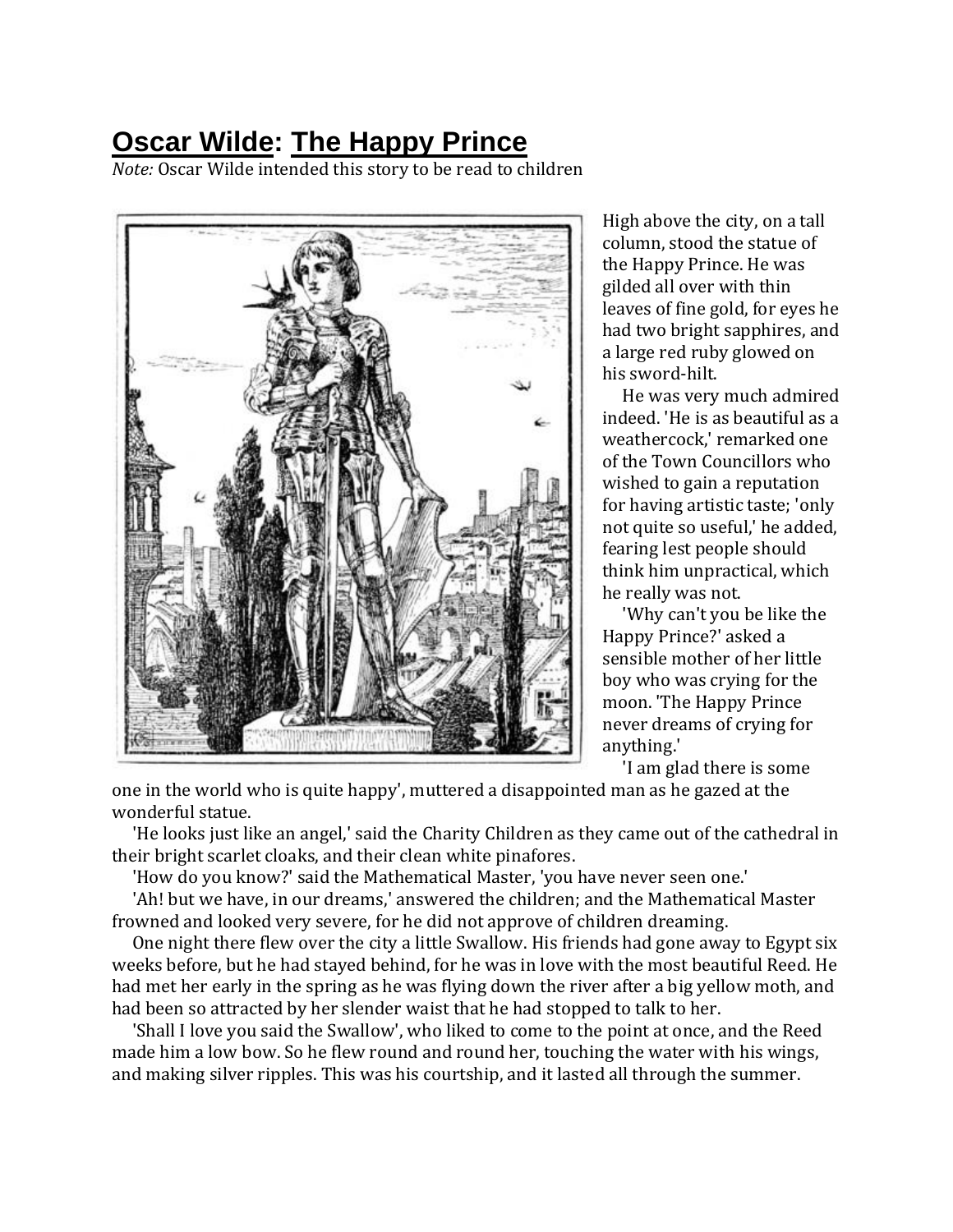'It is a ridiculous attachment,' twittered the other Swallows, 'she has no money, and far too many relations;' and indeed the river was quite full of Reeds. Then, when the autumn came, they all flew away.

 After they had gone he felt lonely, and began to tire of his lady-love. 'She has no conversation,' he said, 'and I am afraid that she is a coquette, for she is always flirting with the wind.' And certainly, whenever the wind blew, the Reed made the most graceful curtsies. I admit that she is domestic,' he continued, 'but I love travelling, and my wife, consequently, should love travelling also.'

 'Will you come away with me?' he said finally to her; but the Reed shook her head, she was so attached to her home.

 'You have been trifling with me,' he cried, 'I am off to the Pyramids. Good-bye!' and he flew away.



 All day long he flew, and at night-time he arrived at the city. 'Where shall I put up?' he said 'I hope the town has made preparations.'

 Then he saw the statue on the tall column. 'I will put up there,' he cried; 'it is a fine position with plenty of fresh air.' So he alighted just between the feet of the Happy Prince.

 'I have a golden bedroom,' he said softly to himself as he looked round, and he prepared to go to sleep; but just as he was

putting his head under his wing, a large drop of water fell on him. 'What a curious thing!' he cried, 'there is not a single cloud in the sky, the stars are quite clear and bright, and yet it is raining. The climate in the north of Europe is really dreadful. The Reed used to like the rain, but that was merely her selfishness.'

Then another drop fell.

 'What is the use of a statue if it cannot keep the rain off?' he said; 'I must look for a good chimney-pot,' and he determined to fly away.

 But before he had opened his wings, a third drop fell, and he looked up, and saw - Ah! what did he see?

 The eyes of the Happy Prince were filled with tears, and tears were running down his golden cheeks. His face was so beautiful in the moonlight that the little Swallow was filled with pity.

'Who are you?' he said.

'I am the Happy Prince.'

'Why are you weeping then?' asked the Swallow; 'you have quite drenched me.'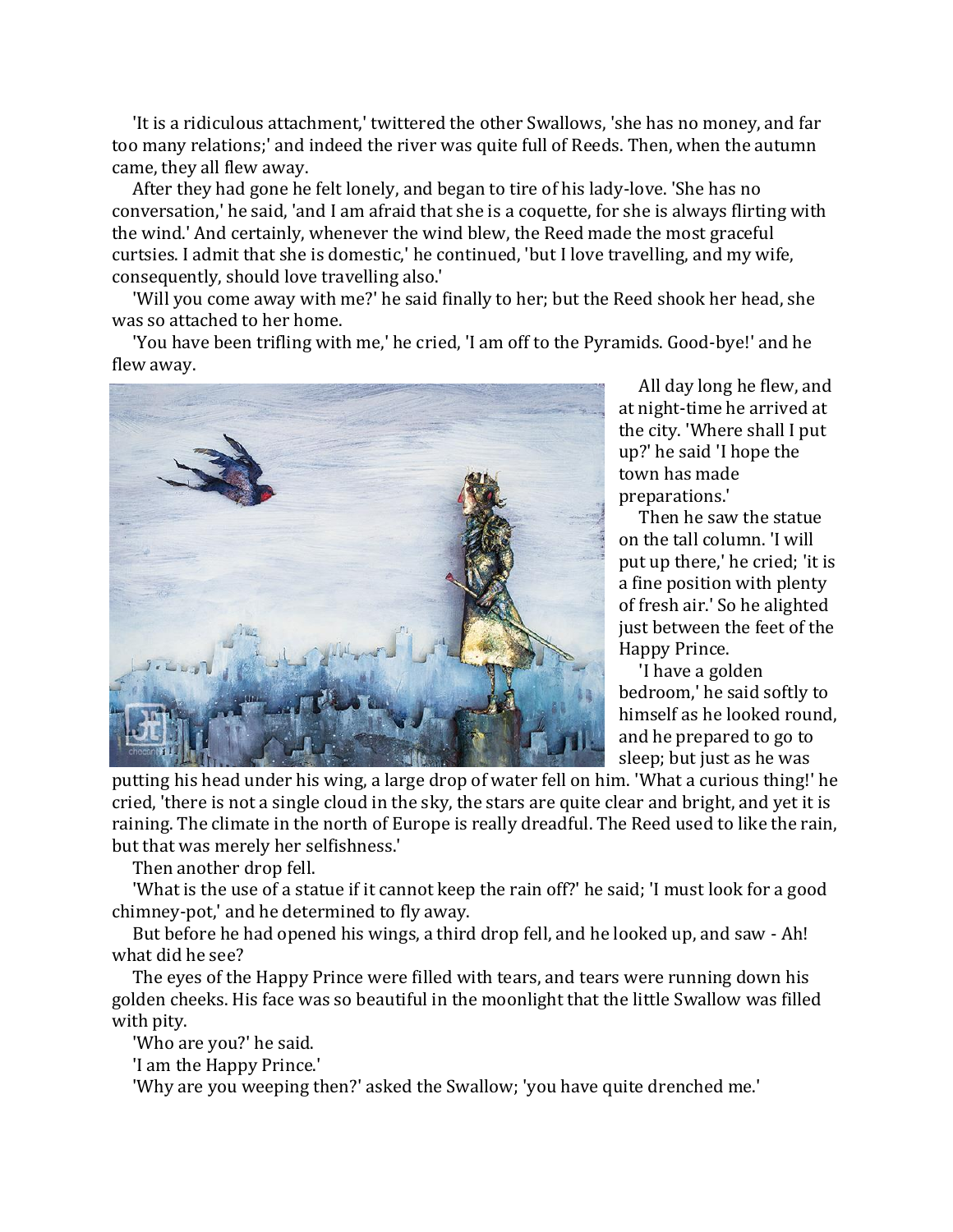'When I was alive and had a human heart,' answered the statue, 'I did not know what tears were, for I lived in the Palace of Sans-Souci where sorrow is not allowed to enter. In the daytime I played with my companions in the garden, and in the evening I led the dance in the Great Hall. Round the garden ran a very lofty wall, but I never cared to ask what lay beyond it, everything about me was so beautiful. My courtiers called me the Happy Prince, and happy indeed I was, if pleasure be happiness. So I lived, and so I died. And now that I am dead they have set me up here so high that I can see all the ugliness and all the misery of my city, and though my heart is made of lead yet I cannot choose but weep.'

 'What, is he not solid gold?' said the Swallow to himself. He was too polite to make any personal remarks out loud.

 'Far away,' continued the statue in a low musical voice, 'far away in a little street there is a poor house. One of the windows is open, and through it I can see a woman seated at a table. Her face is thin and worn, and she has coarse, red hands, all pricked by the needle, for she is a seamstress. She is embroidering passion-flowers on a satin gown for the loveliest of the Queen's maids-of-honour to wear at the next Court-ball. In a bed in the corner of the room her little boy is lying ill. He has a fever, and is asking for oranges. His mother has nothing to give him but river water, so he is crying. Swallow, Swallow, little Swallow, will you not bring her the ruby out of my sword-hilt? My feet are fastened to this pedestal and I cannot move.'

 'I am waited for in Egypt,' said the Swallow. 'My friends are flying up and down the Nile, and talking to the large lotus flowers. Soon they will go to sleep in the tomb of the great King. The King is there himself in his painted coffin. He is wrapped in yellow linen, and embalmed with spices. Round his neck is a chain of pale green jade, and his hands are like withered leaves.'

 'Swallow, Swallow, little Swallow,' said the Prince, 'will you not stay with me for one night, and be my messenger? The boy is so thirsty, and the mother so sad.

 'I don't think I like boys,' answered the Swallow. 'Last summer, when I was staying on the river, there were two rude boys, the miller's sons, who were always throwing stones at me. They never hit me, of course; we swallows fly far too well for that, and besides, I come of a family famous for its agility; but still, it was a mark of disrespect.'

 But the Happy Prince looked so sad that the little Swallow was sorry. 'It is very cold here,' he said 'but I will stay with you for one night, and be your messenger.'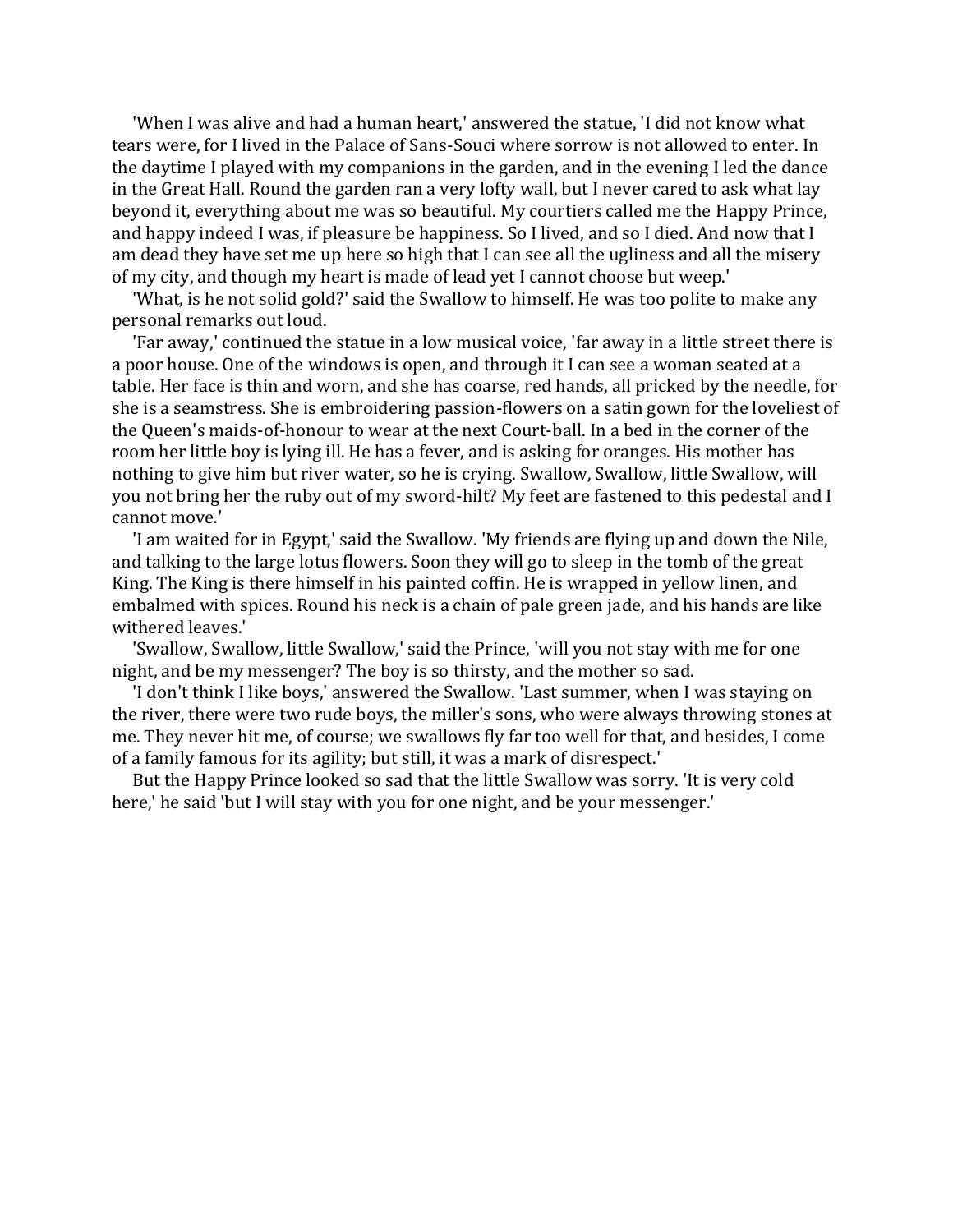'Thank you, little Swallow,' said the Prince.



 So the Swallow picked out the great ruby from the Prince's sword, and flew away with it in his beak over the roofs of the town.

 He passed by the cathedral tower, where the white marble angels were sculptured. He passed by the palace and heard the sound of dancing. A beautiful girl came out on the balcony with her lover. 'How wonderful the stars are,' he said to her, 'and how wonderful is the power of love!' 'I hope my dress will be ready in time for the State-ball,' she answered; 'I have

ordered passion-flowers to be embroidered on it; but the seamstresses are so lazy.'

 He passed over the river, and saw the lanterns hanging to the masts of the ships. He passed over the Ghetto, and saw the old Jews bargaining with each other, and weighing out money in copper scales. At last he came to the poor house and looked in. The boy was tossing feverishly on his bed, and the mother had fallen asleep, she was so tired. In he hopped, and laid the great ruby on the table beside the woman's thimble. Then he flew gently round the bed, fanning the boy's forehead with his wings. 'How cool I feel,' said the boy, 'I must be getting better;' and he sank into a delicious slumber.

 Then the Swallow flew back to the Happy Prince, and told him what he had done. 'It is curious,' he remarked, 'but I feel quite warm now, although it is so cold.'

 'That is because you have done a good action,' said the Prince. And the little Swallow began to think, and then he fell asleep. Thinking always made him sleepy.

When day broke he flew down to the river and had a bath.

 'What a remarkable phenomenon,' said the Professor of Omithology as he was passing over the bridge. 'A swallow in winter!' And he wrote a long letter about it to the local newspaper. Every one quoted it, it was full of so many words that they could not understand.

 'To-night I go to Egypt,' said the Swallow, and he was in high spirits at the prospect. He visited all the public monuments, and sat a long time on top of the church steeple. Wherever he went the Sparrows chirruped, and said to each other, 'What a distinguished stranger!' so he enjoyed himself very much.

 When the moon rose he flew back to the Happy Prince. 'Have you any commissions for Egypt?' he cried; 'I am just starting.'

 'Swallow, Swallow, little Swallow,' said the Prince, 'will you not stay with me one night longer?'

 'I am waited for in Egypt,' answered the Swallow. To-morrow my friends will fly up to the Second Cataract. The river-horse couches there among the bulrushes, and on a great granite throne sits the God Memnon. All night long he watches the stars, and when the morning star shines he utters one cry of joy, and then he is silent. At noon the yellow lions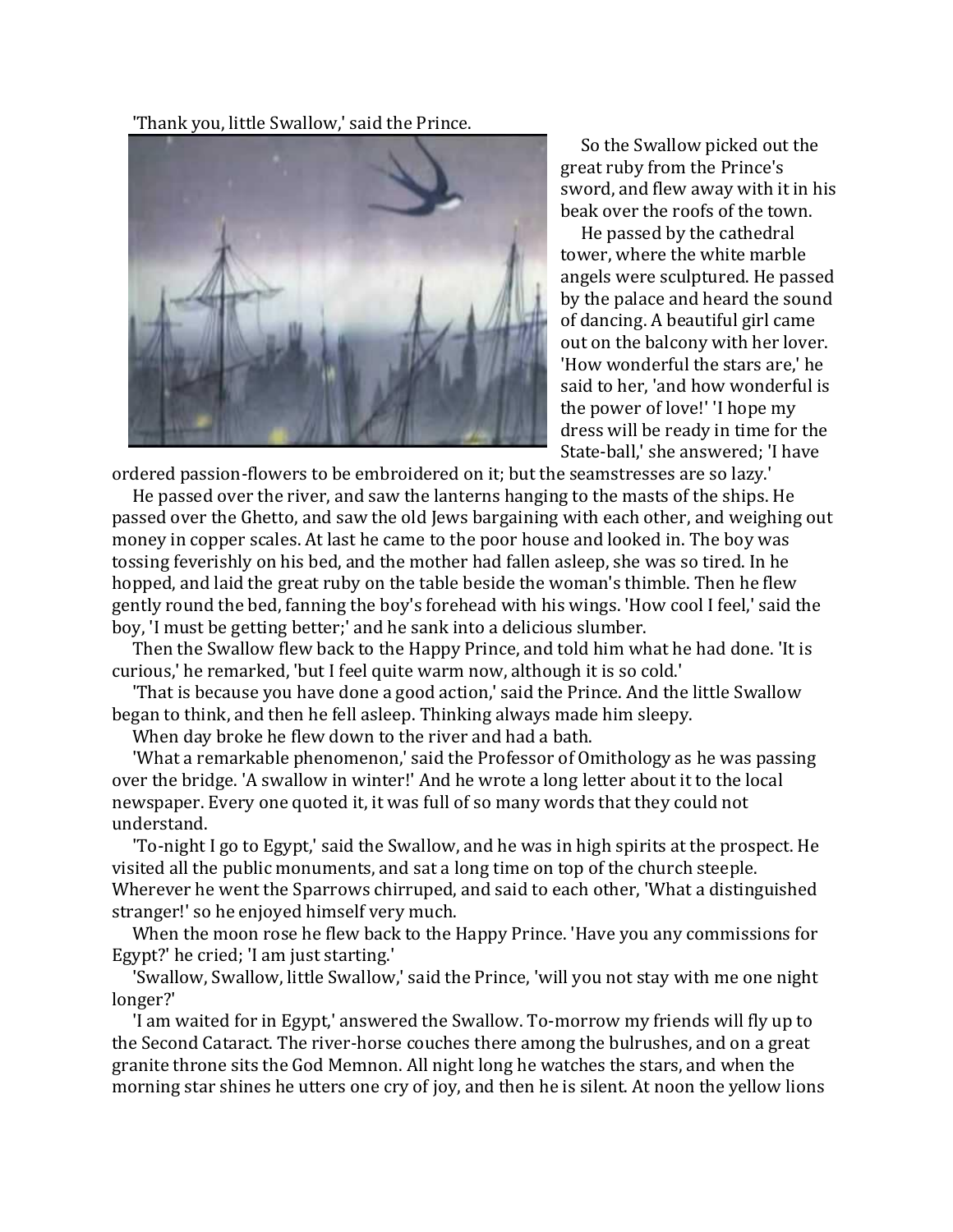come down to the water's edge to drink. They have eyes like green beryls, and their roar is louder than the roar of the cataract.'

 'Swallow, Swallow, little Swallow,' said the Prince, 'far away across the city I see a young man in a garret. He is leaning over a desk covered with papers, and in a tumbler by his side there is a bunch of withered violets. His hair is brown and crisp, and his lips are red as a pomegranate, and he has large and dreamy eyes. He is trying to finish a play for the Director of the Theatre, but he is too cold to write any more. There is no fire in the grate, and hunger has made him faint.'

 'I will wait with you one night longer,' said the Swallow, who really had a good heart. 'Shall I take him another ruby?'

 'Alas! I have no ruby now,' said the Prince; 'my eyes are all that I have left. They are made of rare sapphires, which were brought out of India a thousand years ago. Pluck out one of them and take it to him. He will sell it to the jeweller, and buy food and firewood, and finish his play.'

'Dear Prince,' said the Swallow, 'I cannot do that;' and he began to weep.

'Swallow, Swallow, little Swallow,' said the Prince, 'do as I command you.'

 So the Swallow plucked out the Prince's eye, and flew away to the student's garret. It was easy enough to get in, as there was a hole in the roof. Through this he darted, and came into the room. The young man had his head buried in his hands, so he did not hear the flutter of the bird's wings, and when he looked up he found the beautiful sapphire lying on the withered violets.

 'I am beginning to be appreciated,' he cried; 'this is from some great admirer. Now I can finish my play,' and he looked quite happy.

 The next day the Swallow flew down to the harbour. He sat on the mast of a large vessel and watched the sailors hauling big chests out of the hold with ropes. 'Heave a-hoy!' they shouted as each chest came up. 'I am going to Egypt!' cried the Swallow, but nobody minded, and when the moon rose he flew back to the Happy Prince.

'I am come to bid you good-bye,' he cried.

 'Swallow, Swallow, little Swallow,' said the Prince, 'will you not stay with me one night longer?'

 'It is winter,' answered the Swallow, and the chill snow will soon be here. In Egypt the sun is warm on the green palm-trees, and the crocodiles lie in the mud and look lazily about them. My companions are building a nest in the Temple of Baalbec, and the pink and white doves are watching them, and cooing to each other. Dear Prince, I must leave you, but I will never forget you, and next spring I will bring you back two beautiful jewels in place of those you have given away. The ruby shall be redder than a red rose, and the sapphire shall be as blue as the great sea.

 'In the square below,' said the Happy Prince, 'there stands a little match-girl. She has let her matches fall in the gutter, and they are all spoiled. Her father will beat her if she does not bring home some money, and she is crying. She has no shoes or stockings, and her little head is bare. Pluck out my other eye, and give it to her, and her father will not beat her.

 'I will stay with you one night longer,' said the Swallow, 'but I cannot pluck out your eye. You would be quite blind then.'

'Swallow, Swallow, little Swallow,' said the Prince, 'do as I command you.'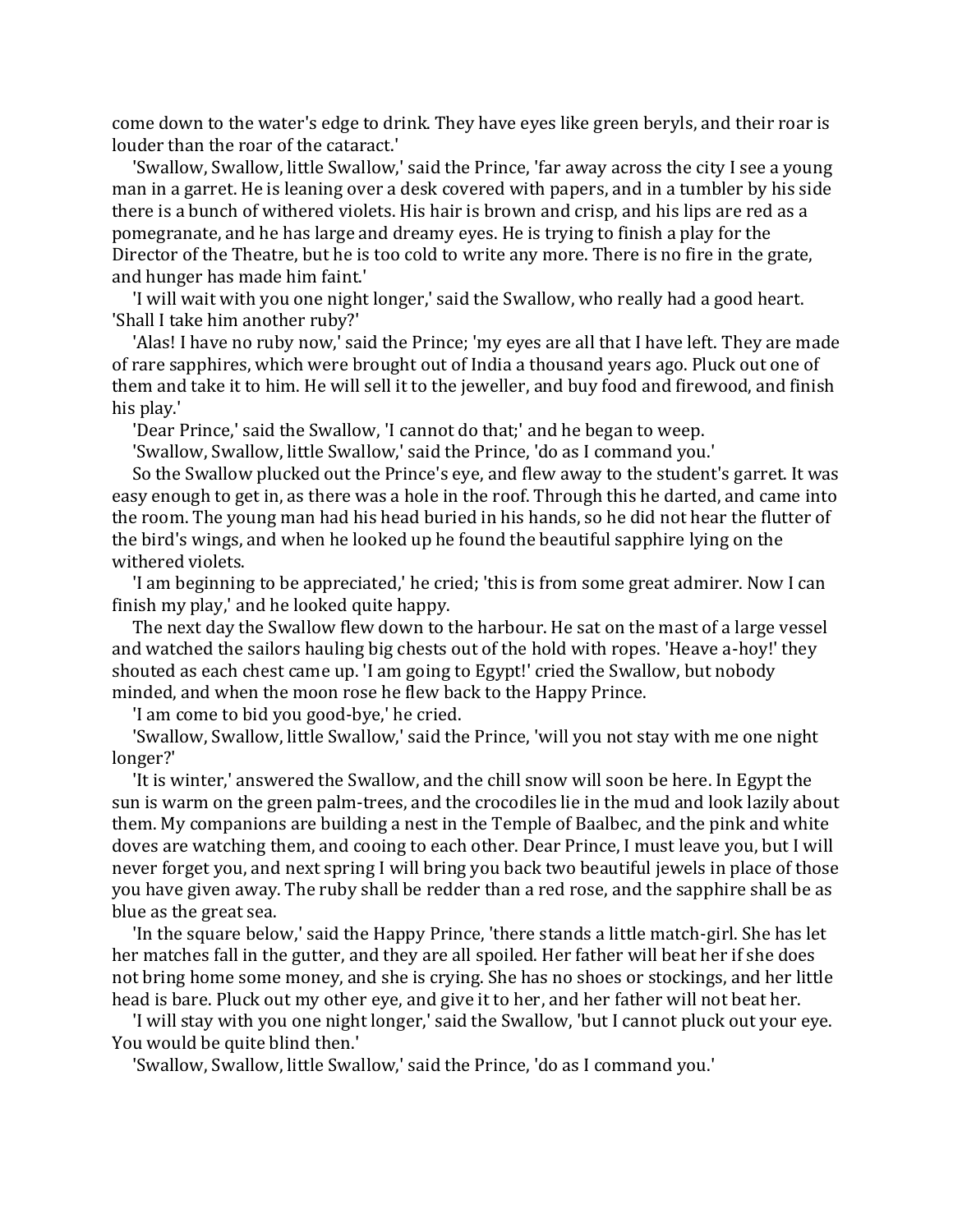So he plucked out the Prince's other eye, and darted down with it. He swooped past the match-girl, and slipped the jewel into the palm of her hand. 'What a lovely bit of glass,' cried the little girl; and she ran home, laughing.

 Then the Swallow came back to the Prince. 'You are blind now,' he said, 'so I will stay with you always.'

'No, little Swallow,' said the poor Prince, 'you must go away to Egypt.'

'I will stay with you always,' said the Swallow, and he slept at the Prince's feet.

 All the next day he sat on the Prince's shoulder, and told him stories of what he had seen in strange lands. He told him of the red ibises, who stand in long rows on the banks of the Nile, and catch gold fish in their beaks; of the Sphinx, who is as old as the world itself, and lives in the desert, and knows everything; of the merchants, who walk slowly by the side of their camels, and carry amber beads in their hands; of the King of the Mountains of the Moon, who is as black as ebony, and worships a large crystal; of the great green snake that sleeps in a palm-tree, and has twenty priests to feed it with honey-cakes; and of the pygmies who sail over a big lake on large flat leaves, and are always at war with the butterflies.

 'Dear little Swallow,' said the Prince, 'you tell me of marvellous things, but more marvellous than anything is the suffering of men and of women. There is no Mystery so great as Misery. Fly over my city, little Swallow, and tell me what you see there.'

 So the Swallow flew over the great city, and saw the rich making merry in their beautiful houses, while the beggars were sitting at the gates. He flew into dark lanes, and saw the white faces of starving children looking out listlessly at the black streets. Under the archway of a bridge two little boys were lying in one another's arms to try and keep themselves warm. 'How hungry we are' they said. 'You must not lie here,' shouted the Watchman, and they wandered out into the rain.

Then he flew back and told the Prince what he had seen.

 'I am covered with fine gold,' said the Prince, 'you must take it off, leaf by leaf, and give it to my poor; the living always think that gold can make them happy.'

 Leaf after leaf of the fine gold the Swallow picked off, till the Happy Prince looked quite dull and grey. Leaf after leaf of the fine gold he brought to the poor, and the children's faces grew rosier, and they laughed and played games in the street. 'We have bread nod' they cried.

 Then the snow came, and after the snow came the frost. The streets looked as if they were made of silver, they were so bright and glistening; long icicles like crystal daggers hung down from the eaves of the houses, everybody went about in furs, and the little boys wore scarlet caps and skated on the ice.

 The poor little Swallow grew colder and colder, but he would not leave the Prince, he loved him too well. He picked up crumbs outside the baker's door when the baker was not looking, and tried to keep himself warm by flapping his wings.

 But at last he knew that he was going to die. He had just strength to fly up to the Prince's shoulder once more. 'Good-bye, dear Prince!' he murmured, 'will you let me kiss your hand?'

 'I am glad that you are going to Egypt at last, little Swallow,' said the Prince, 'you have stayed too long here; but you must kiss me on the lips, for I love you.'

 'It is not to Egypt that I am going,' said the Swallow. I am going to the House of Death. Death is the brother of Sleep, is he not?'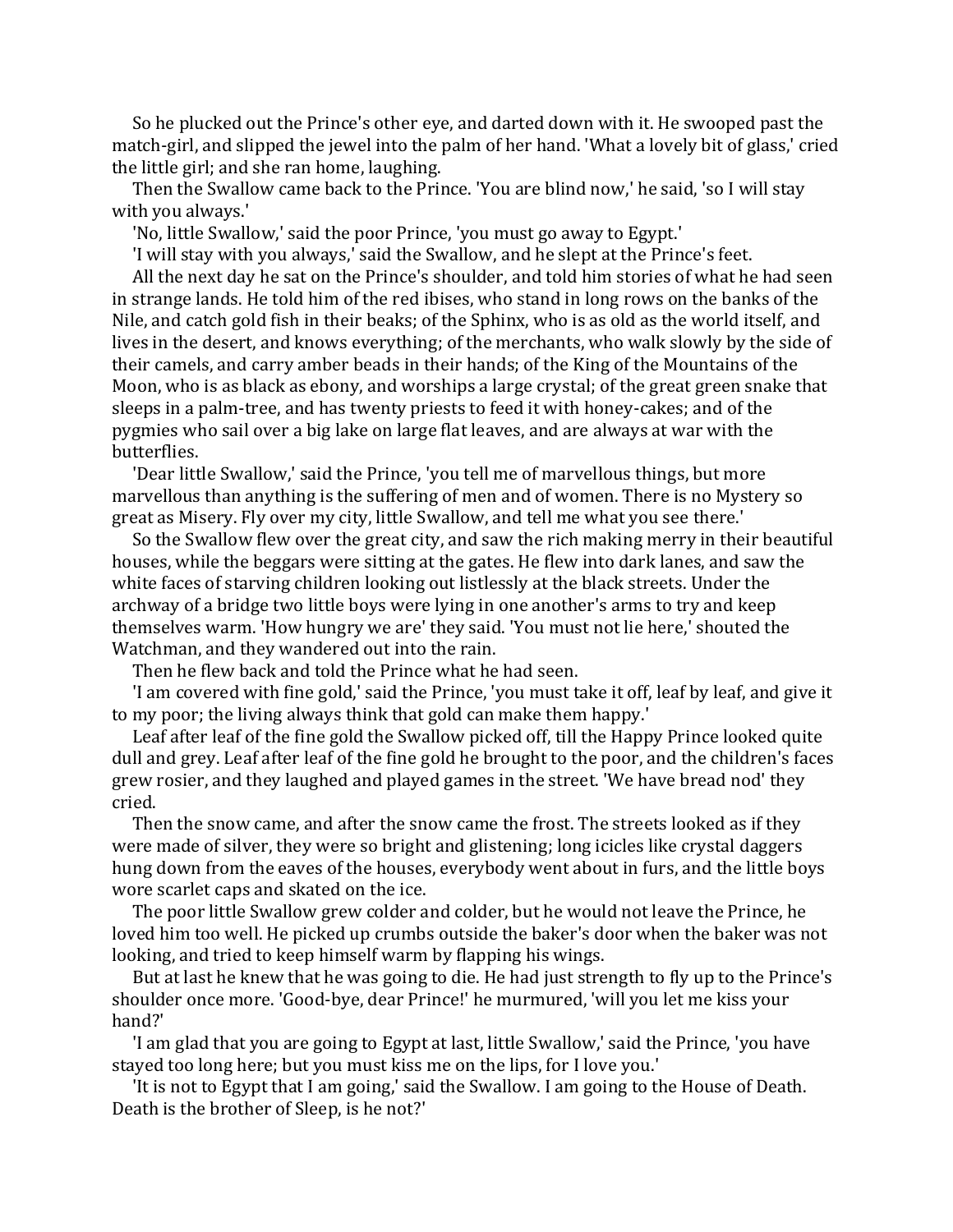And he kissed the Happy Prince on the lips, and fell down dead at his feet.

 At that moment a curious crack sounded inside the statue, as if something had broken. The fact is that the leaden heart had snapped right in two. It certainly was a dreadfully hard frost.

 Early the next morning the Mayor was walking in the square below in company with the Town Councillors. As they passed the column he looked up at the statue: 'Dear me! how shabby the Happy Prince looks!' he said.

 'How shabby indeed!' cried the Town Councillors, who always agreed with the Mayor, and they went up to look at it.

 'The ruby has fallen out of his sword, his eyes are gone, and he is golden no longer,' said the Mayor; 'in fact, he is little better than a beggar!'

'Little better than a beggar,' said the Town Councillors.

 'And there is actually a dead bird at his feet,' continued the Mayor. 'We must really issue a proclamation that birds are not to be allowed to die here.' And the Town Clerk made a note of the suggestion.

 So they pulled down the statue of the Happy Prince. 'As he is no longer beautiful he is no longer useful,' said the Art Professor at the University.

 Then they melted the statue in a furnace, and the Mayor held a meeting of the Corporation to decide what was to be done with the metal. 'We must have another statue, of course,' he said, 'and it shall be a statue of myself.'

 'Of myself,' said each of the Town Councillors, and they quarrelled. When I last heard of them they were quarrelling still.

 'What a strange thing!' said the overseer of the workmen at the foundry. 'This broken lead heart will not melt in the furnace. We must throw it away.' So they threw it on a dustheap where the dead Swallow was also lying.

 'Bring me the two most precious things in the city,' said God to one of His Angels; and the Angel brought Him the leaden heart and the dead bird.

 'You have rightly chosen,' said God, 'for in my garden of Paradise this little bird shall sing for evermore, and in my city of gold the Happy Prince shall praise me.'